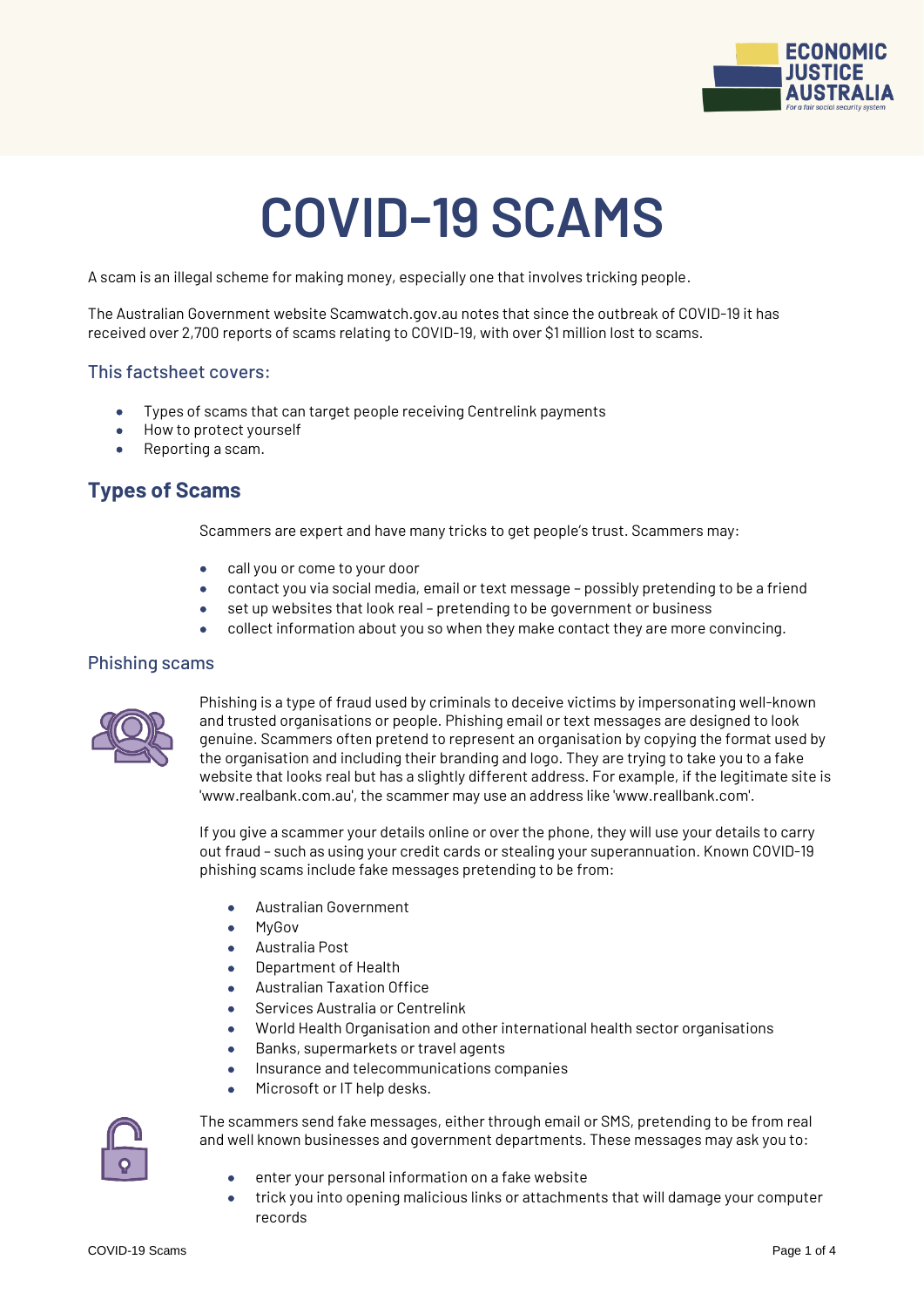

- try to get remote access to your computer
- request repayment of a fake debt, such as a tax debt, or an overdue account
- request payment for a fake service or something you did not purchase.

They may even send a link telling you to click the link to find out where you can get COVID-19 relief payments.

#### Superannuation scams



Scammers are targeting people who are looking for information about the Government's COVID-19 early release superannuation scheme.

These scams usually begin with someone calling you claiming to be from a superannuation fund or a financial services company. The scammer may try to get information about your superannuation by offering to:

- check whether you are eligible to access your superannuation early during COVID-19
- help you access the money in your super account
- check that you have not been locked out of your super account or telling you that your inactive super account will be locked if you do not merge it with another super account
- check whether your super account is eligible for various benefits or deals.

The scammer will then ask for your personal details so that they can "help you" and they may ask for your log in details. The scammer may also ask for payment in return for their help.

Scammers are also sending text messages claiming to be from the National Superannuation Review offering to review your superannuation.

If you are contacted in this way, do not share ANY personal details. End the call and call your superannuation fund directly to find out if the call was legitimate.

The only way to apply to withdraw your super under the early release scheme is online through the MyGov website. There is no need to involve a third party or pay a fee.

Once scammers have access to your information, they can set up a fake MyGov account and apply to access your superannuation under the early access scheme. You should regularly check your super account to ensure that the balance has not changed.

## **How to protect yourself**



There are things you can do to stop yourself from being scammed:

## **What to do**

Do not provide your personal, banking or superannuation details to strangers who have approached you.

This includes your date of birth, Medicare or driver's licence number, log in details or account numbers. Never respond to unexpected messages or calls that ask for personal or financial details.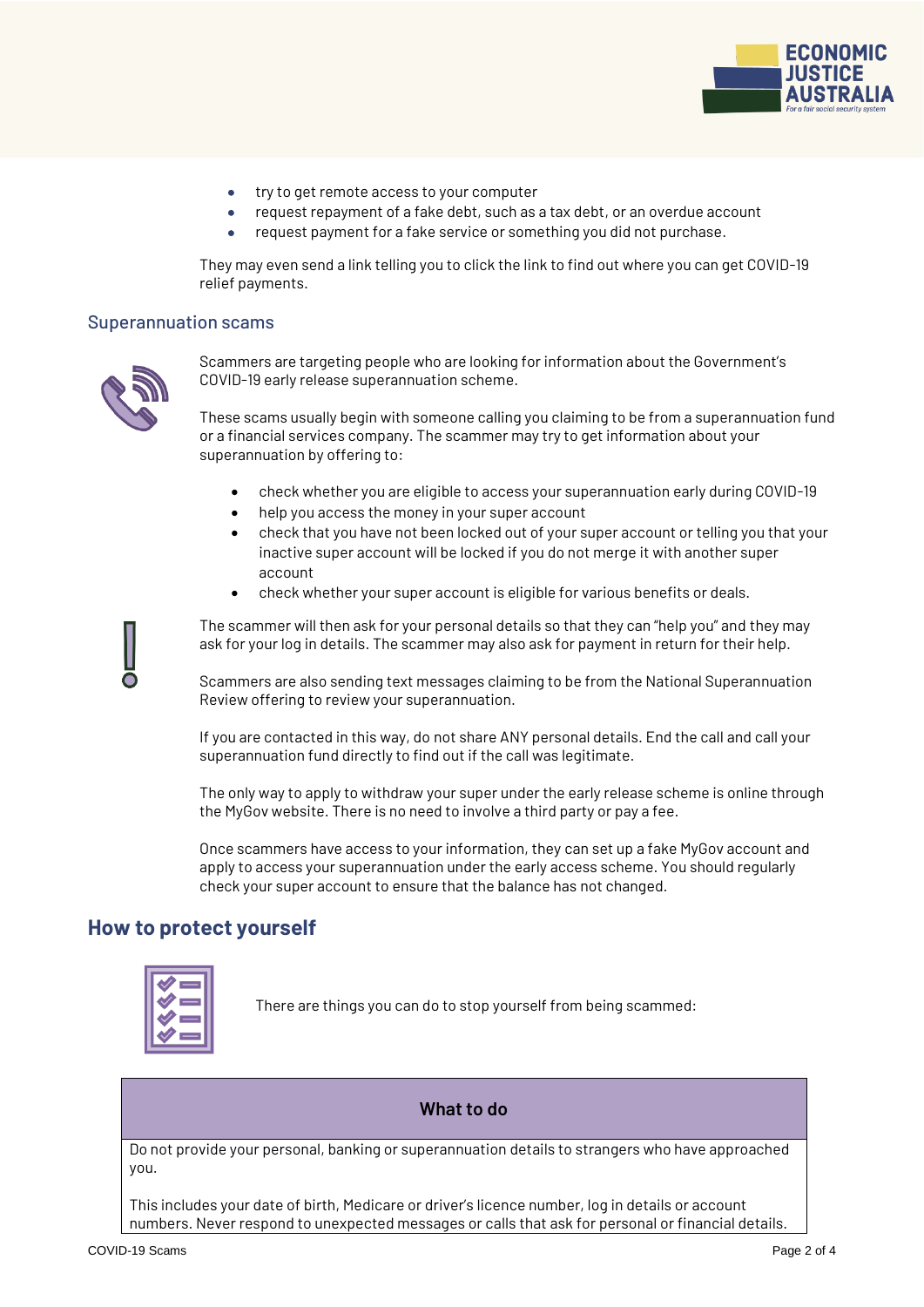

Just press delete or end the call. Remember that reputable organisations including government departments, banks, Amazon, PayPal, Google, Apple and Facebook will not call or email to check or update your personal information.

Do not click on hyperlinks in text/social media messages or emails from people you don't know, even if they appear to come from a trusted source. Always go directly to the website of a financial institution or online banking system and always log out when you're finished.

Never provide a stranger remote access to your computer, even if they claim to be from a company like Telstra or your NBN provider.

Read all messages carefully and look for anything that isn't quite right, such as tracking numbers, names, attachment names, sender email address, message subject and hyperlinks.

Regularly check your superannuation account balance to ensure it has not changed.

Remain alert about unsolicited or unexpected contact from government agencies or banks – if it seems suspicious or unusual, it may be a scam. Take your time and consider who you might be dealing with. If you think the contact may be OK, contact the organisation yourself and ask them about the phone call/email/text message – if it's legitimate they can confirm it and if not, there's a good chance they already know about the scam. By alerting them to it, you can help protect others.

Avoid using shared or public computers to log into sensitive websites. Also make sure you keep your details up to date with organisations you deal with so they can notify you if something goes wrong.

Protect your passwords – choose difficult passwords that aren't related to personal information such as your date of birth or phone number, and change your passwords regularly. Be careful how you store your passwords and never share them with anyone.

Protect your devices – installing and updating security software, such as firewall, anti-virus, antispyware and spam filtering software, helps protect your devices against fraudulent activity by detecting and preventing online attacks.

Monitor the [Scamwatch news](https://www.scamwatch.gov.au/news) webpage for general warnings and media releases on COVID-19 scams.

Talk to your family and friends about the risk of scams, and make sure they protect themselves.